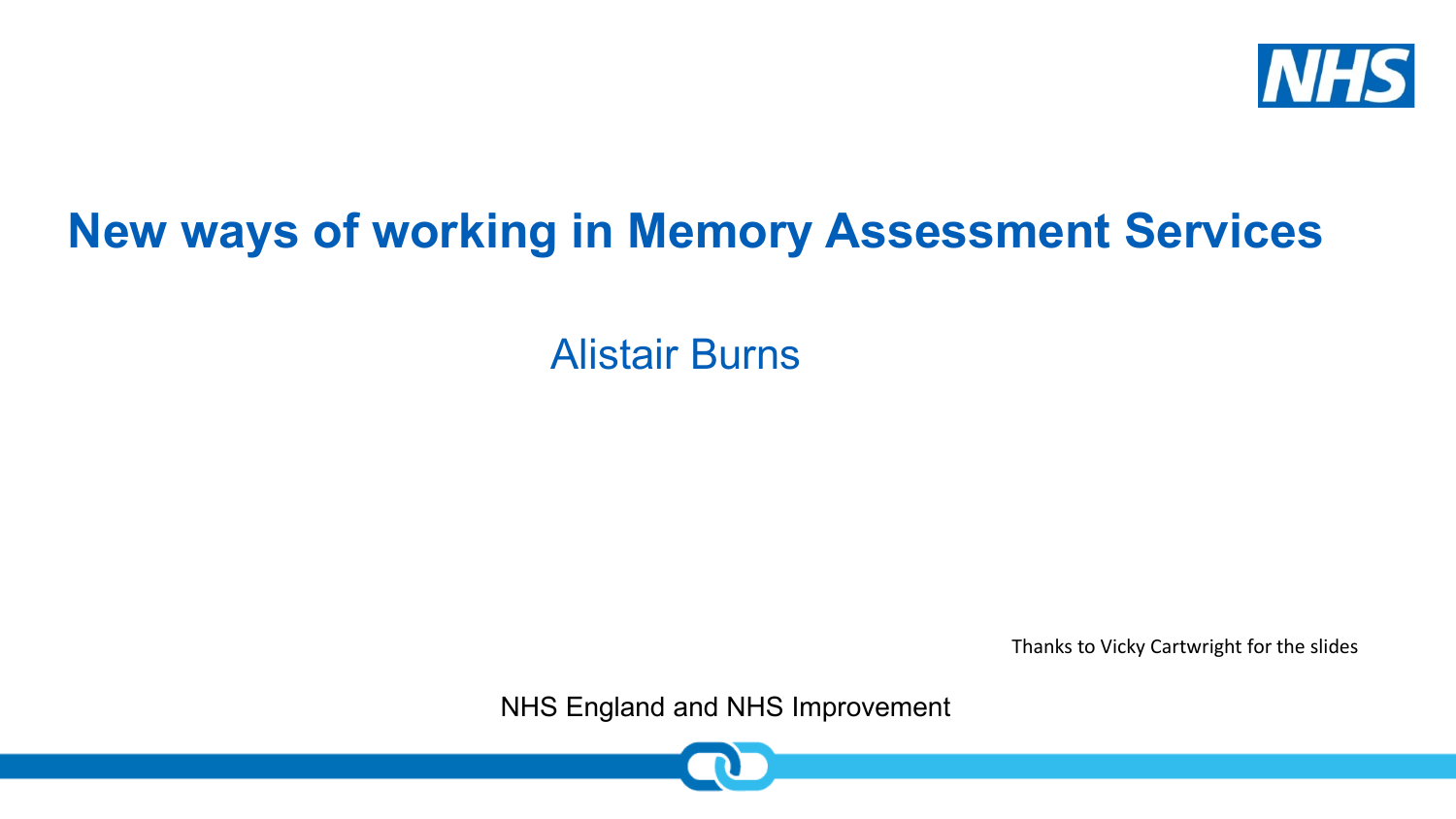

## Dementia in 2020



2 |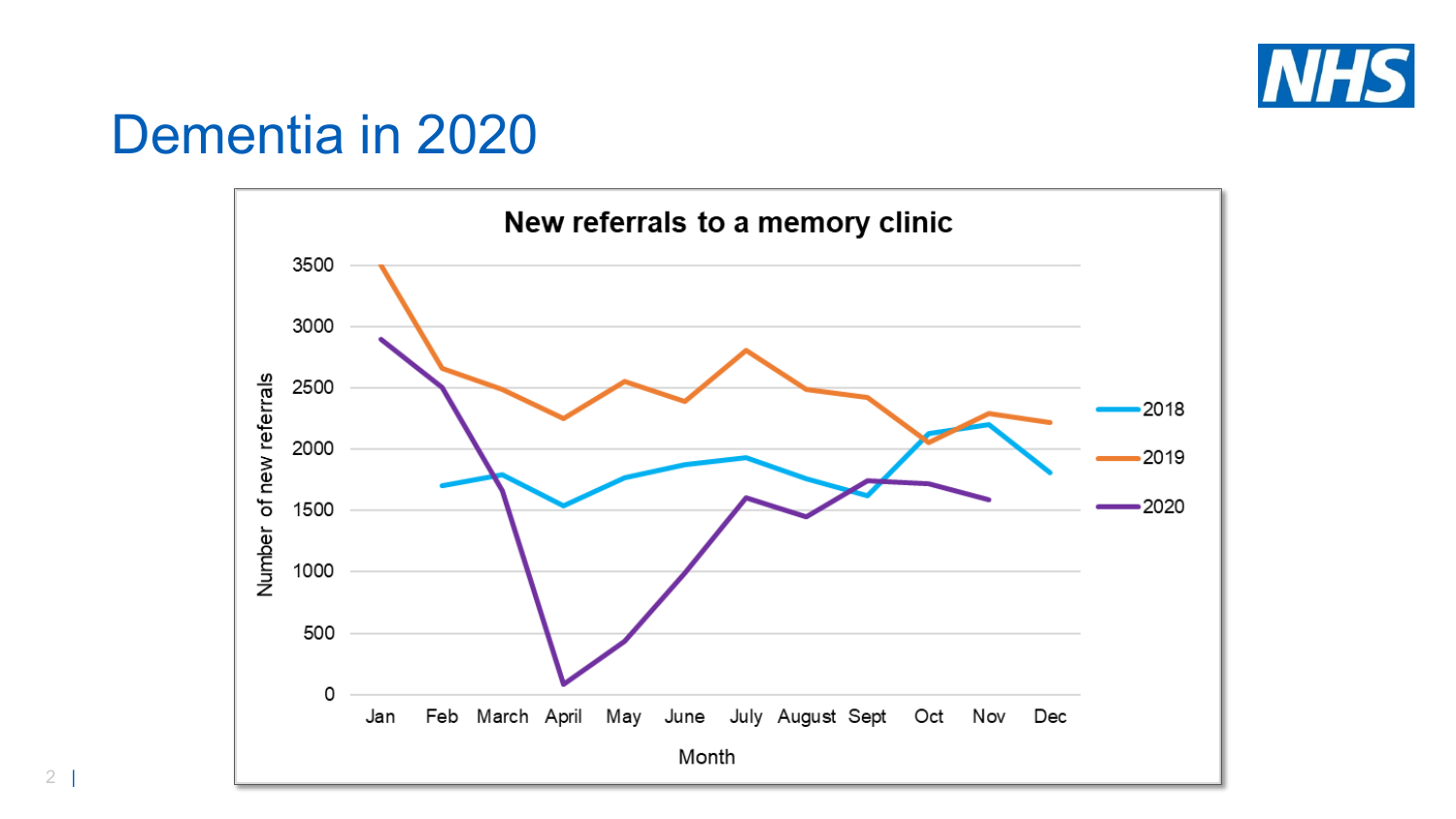

## Memory Service Assessments: A New Way of Working





[www.yhscn.nhs.uk/mental-health-clinic/dementia](http://www.yhscn.nhs.uk/mental-health-clinic/dementia)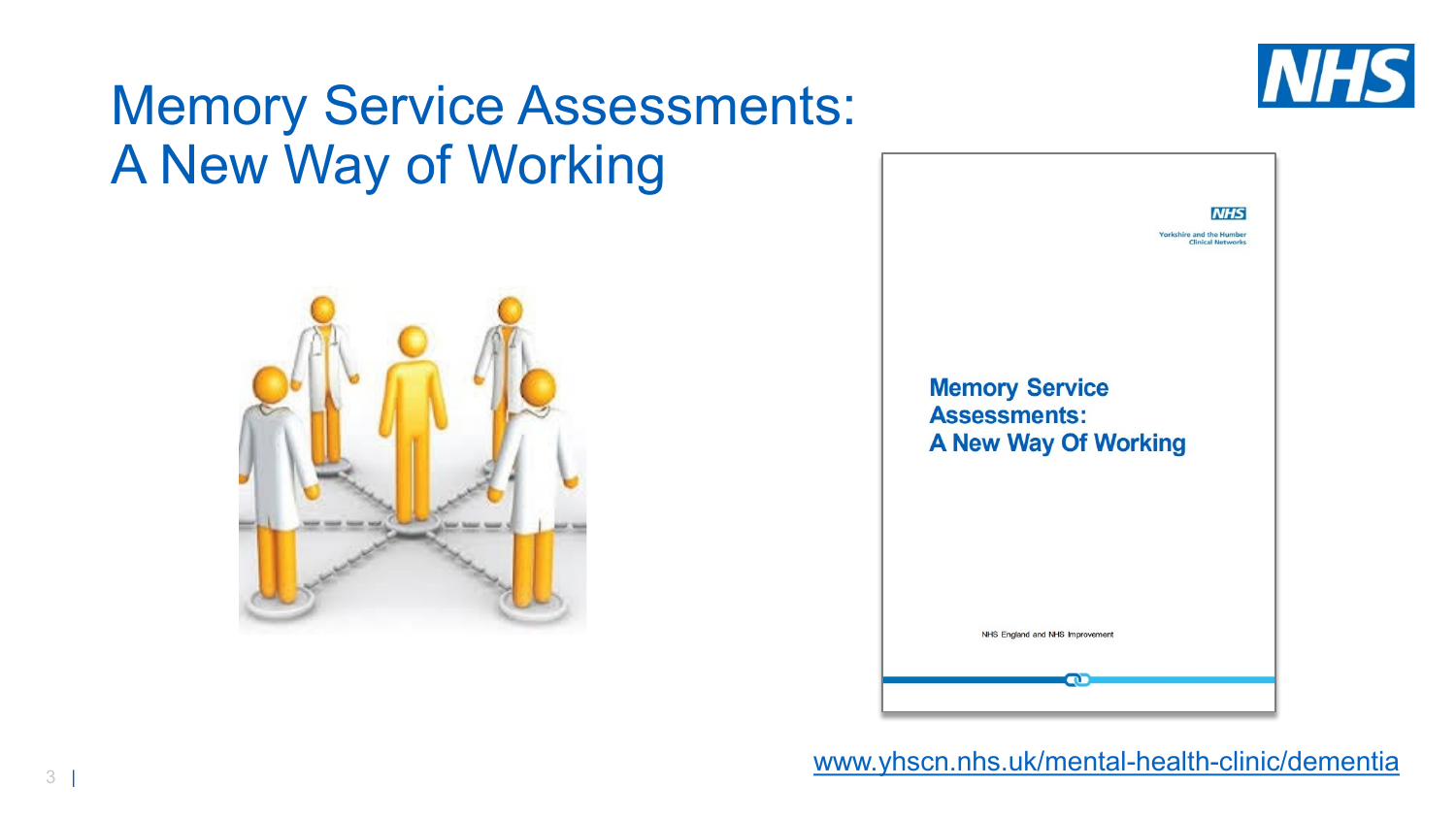

## General Principles

**The service should be needs led**

**Quality of diagnosis is paramount**

**There should be equality of access**

**Risks should be monitored**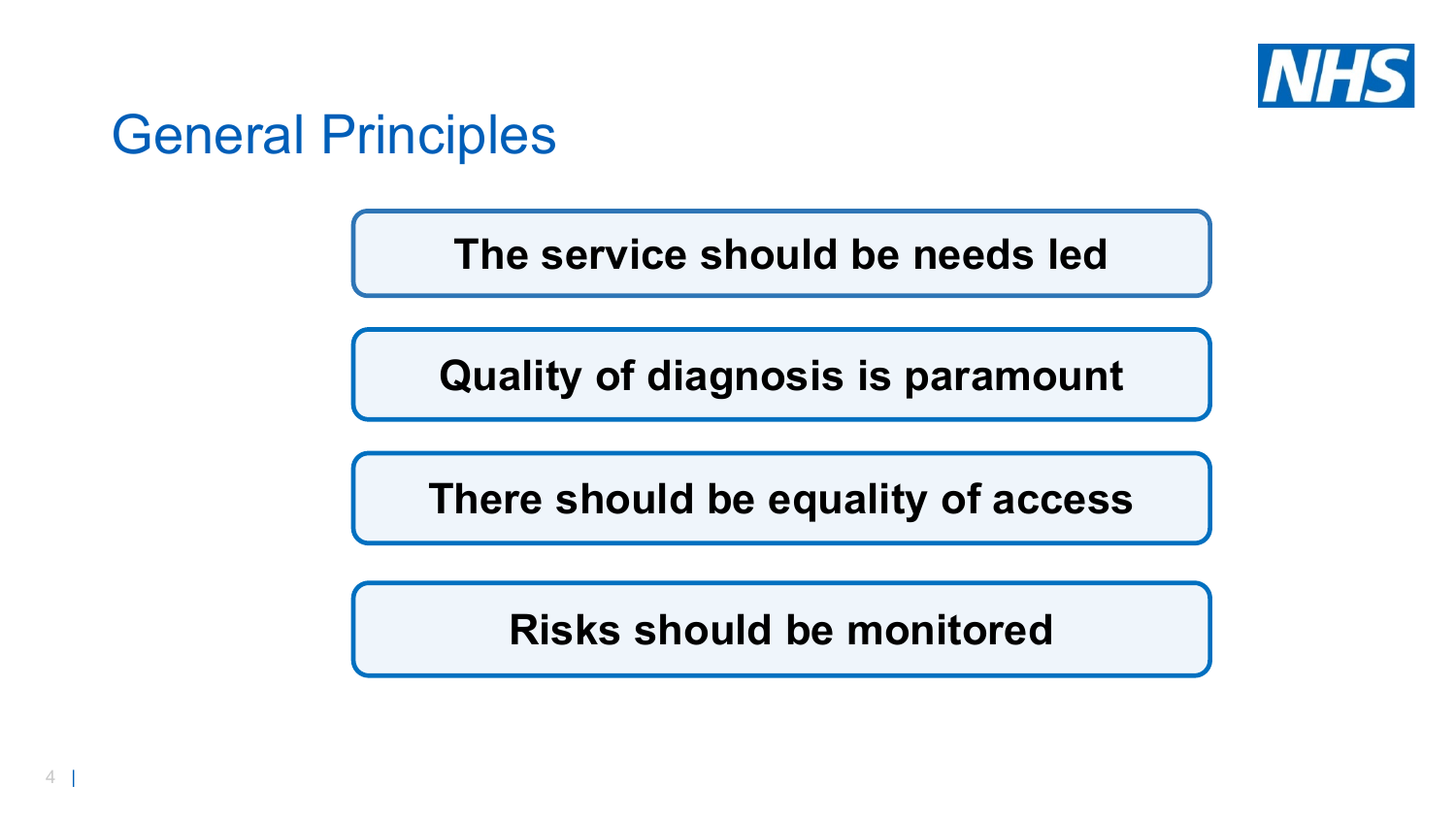

## Feedback from people with dementia and their carers

- [...] had no experience in doing video but then she said afterwards that it worked out ٠ really well and she just took that leap of faith and now feels much more confident in using it. So, I think there are benefits, it's just investing the time to support people.
- My partner has Alzheimer's, and if she speaks to somebody on the telephone [she ٠ says] "No, no, I'm okay. You know, everything's fine". If you put her face to face with somebody, she's much more open - she explains more, she's more truthful about her problems. And if you don't have the truth, and the kernel of the problem and how it's progressing, it's very difficult to get a proper view of how things are.

Feedback from people living with dementia and their carers



### DEMENTIA **CHANGE ACTION NETWORK**

[www.dcan.org.uk](http://www.dcan.org.uk/)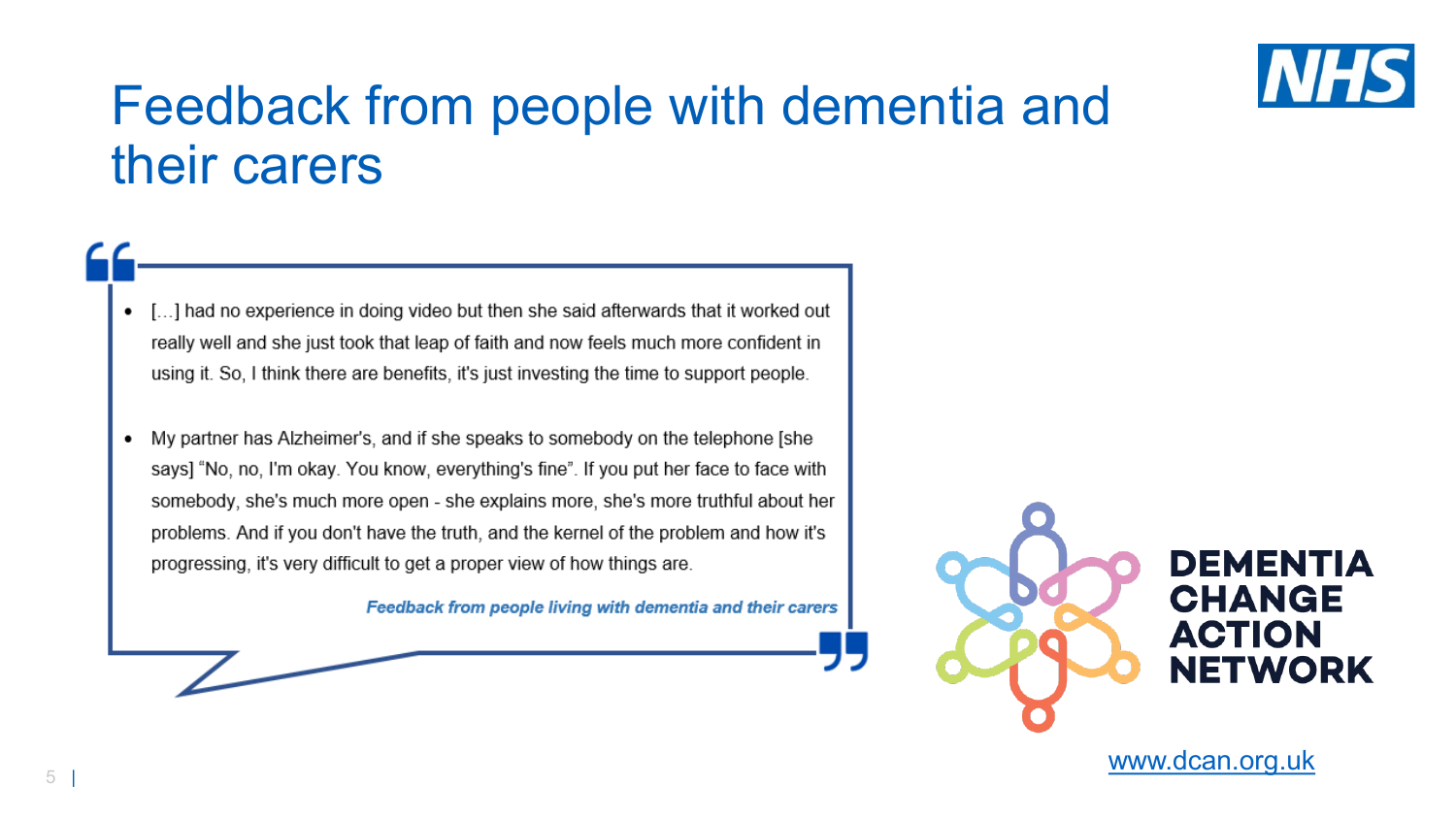

## Additions to the paper



**Working diagnosis of dementia**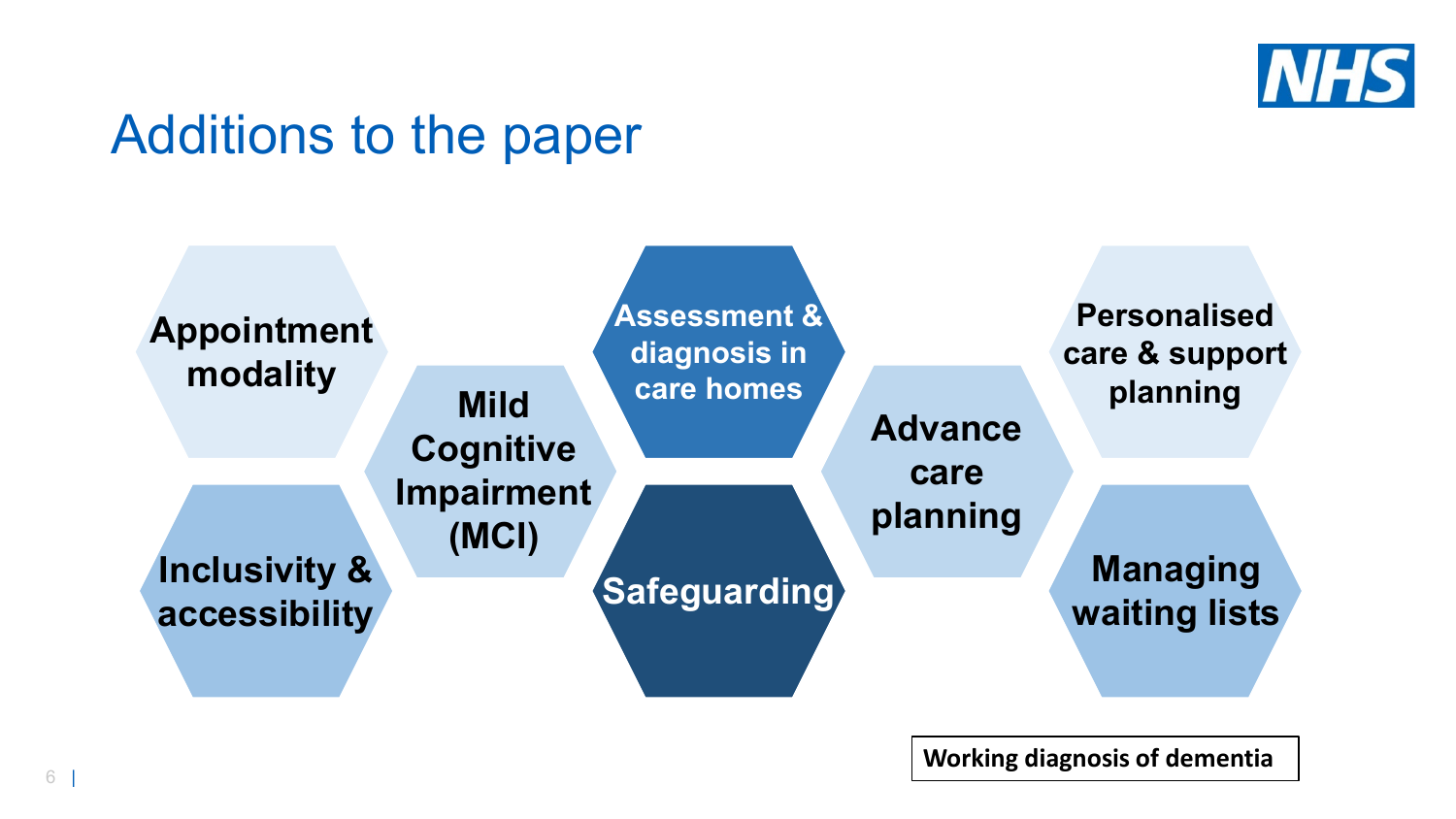

# Managing waiting lists

### et to know your waiting list

e.g. how many people have been waiting for more than 12 weeks?

### nderstand their needs

identify individual needs of patients on the waiting list and signpost pre-diagnostic support wherever possible.

### ink with primary care

What do the referrers need? Can they tell you who the urgent referrals are?

### ersonalised approach

Who can be seen virtually, who needs a home visit? One size doesn't fit all and digital doesn't work for everyone. Contact the patient to ask where they want to be seen.

#### **Prioritisation according to need**

- High priority: behavioural problems, younger patients, those with other risks
- Lower priority: routine assessments

### **Communication**

- Information for patients on waiting list about waiting times;
- Questionnaires sent out for completion by patients and carers to contribute to history taking;
- Information about dementia where appropriate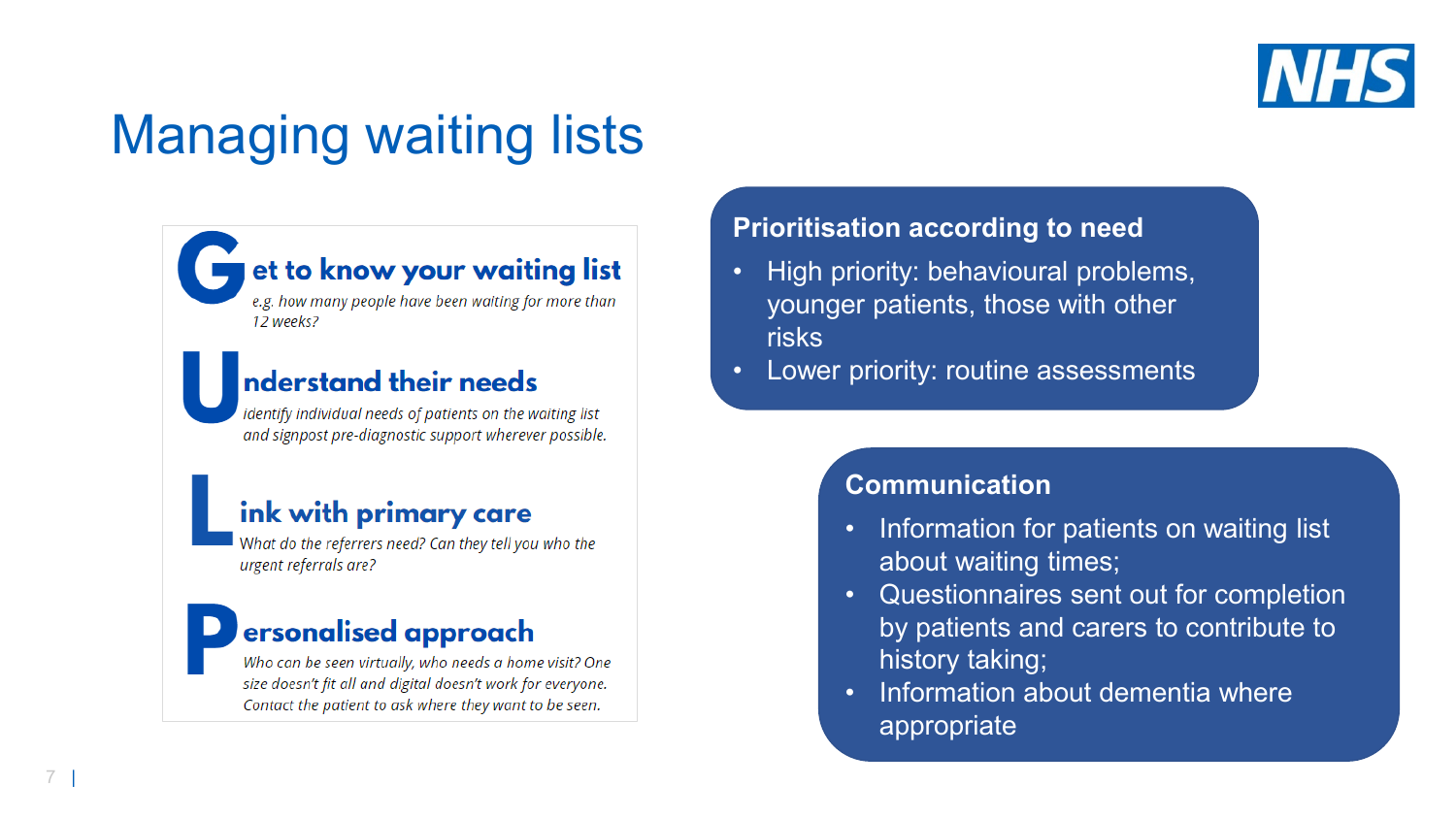

## **Vaccination in people with dementia**

- **V V**isual aids can be helpful
- **A A**ssess capacity to consent, use 'best interests' if needed
- **C C**hoose your moment
- **C C**ommunicate clearly and offer reassurance
- **I I**ndividualised approach
- **N N**ever rush
- **E E**ngage family and relatives

NHS England and NHS Improvement